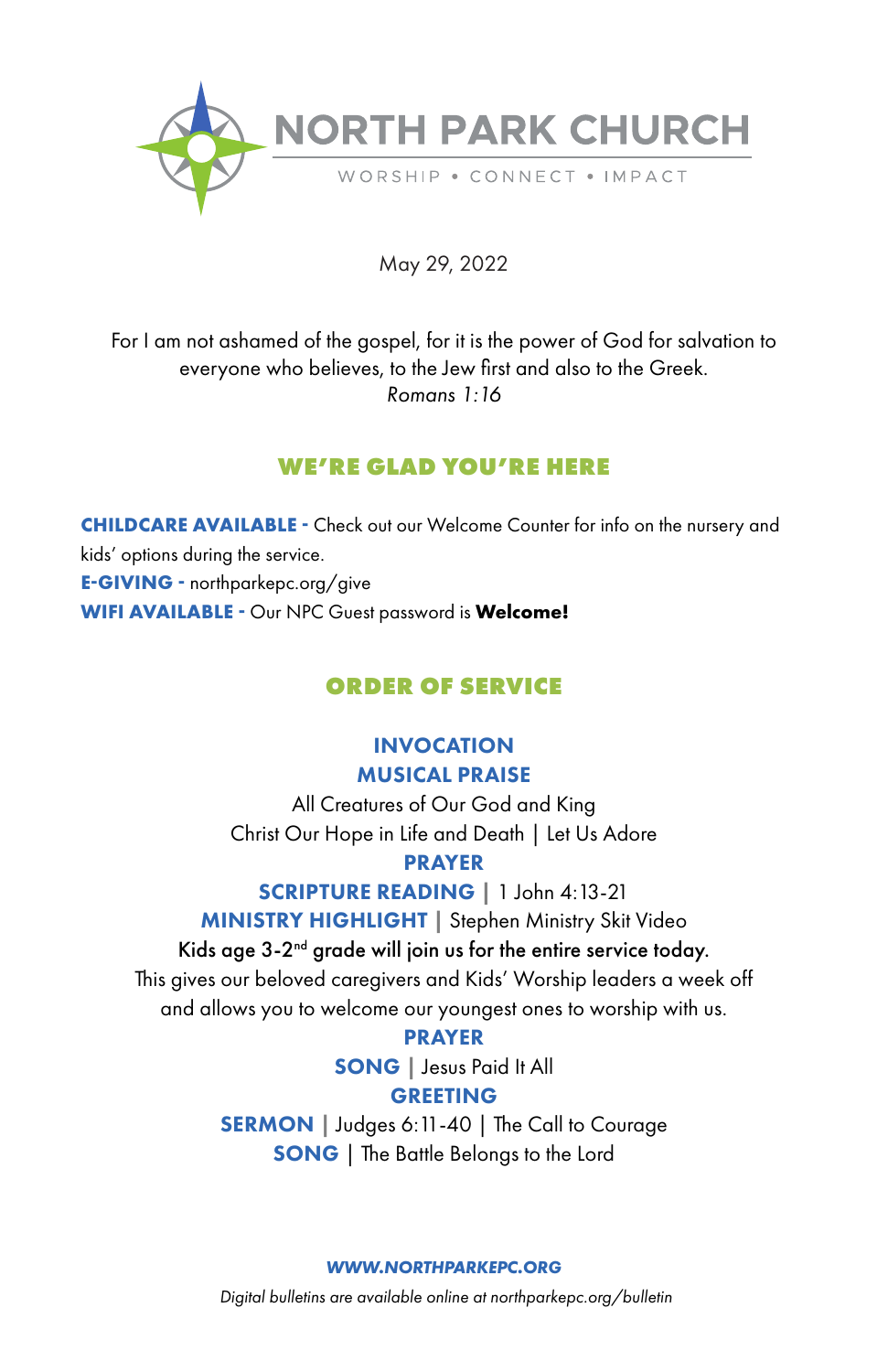# **THE CALL TO COURAGE TAYLOR BROWN | JUDGES 6:11-40**

SCRIPTURE REFERENCES | English Standard Version is used unless otherwise indicated

### *JUDGES 6:11-40*

<sup>11</sup> Now the angel of the Lord came and sat under the terebinth at Ophrah, which belonged to Joash the Abiezrite, while his son Gideon was beating out wheat in the winepress to hide it from the Midianites. <sup>12</sup>And the angel of the Lord appeared to him and said to him, "The Lord is with you, O mighty man of valor." <sup>13</sup>And Gideon said to him, "Please, my lord, if the Lord is with us, why then has all this happened to us? And where are all his wonderful deeds that our fathers recounted to us, saying, 'Did not the Lord bring us up from Egypt?' But now the Lord has forsaken us and given us into the hand of Midian." 14And the Lord turned to him and said, "Go in this might of yours and save Israel from the hand of Midian; do not I send you?" 15And he said to him, "Please, Lord, how can I save Israel? Behold, my clan is the weakest in Manasseh, and I am the least in my father's house." <sup>16</sup>And the Lord said to him, "But I will be with you, and you shall strike the Midianites as one man." 17And he said to him, "If now I have found favor in your eyes, then show me a sign that it is you who speak with me. <sup>18</sup>Please do not depart from here until I come to you and bring out my present and set it before you." And he said, "I will stay till you return."

<sup>19</sup>So Gideon went into his house and prepared a young goat and unleavened cakes from an ephah of flour. The meat he put in a basket, and the broth he put in a pot, and brought them to him under the terebinth and presented them. <sup>20</sup>And the angel of God said to him, "Take the meat and the unleavened cakes, and put them on this rock, and pour the broth over them." And he did so. 21Then the angel of the Lord reached out the tip of the staff that was in his hand and touched the meat and the unleavened cakes. And fire sprang up from the rock and consumed the meat and the unleavened cakes. And the angel of the Lord vanished from his sight. <sup>22</sup>Then Gideon perceived that he was the angel of the Lord. And Gideon said, "Alas, O Lord God! For now I have seen the angel of the Lord face to face." <sup>23</sup>But the Lord said to him, "Peace be to you. Do not fear; you shall not die." <sup>24</sup>Then Gideon built an altar there to the Lord and called it, The Lord Is Peace. To this day it still stands at Ophrah, which belongs to the Abiezrites.

<sup>36</sup>Then Gideon said to God, "If you will save Israel by my hand, as you have said, <sup>37</sup>behold, I am laying a fleece of wool on the threshing floor. If there is dew on the fleece alone, and it is dry on all the ground, then I shall know that you will save Israel by my hand, as you have said." 38And it was so. When he rose early next morning and squeezed the fleece, he wrung enough dew from the fleece to fill a bowl with water. 39Then Gideon said to God, "Let not your anger burn against me; let me speak just once more. Please let me test just once more with the fleece. Please let it be dry on the fleece only, and on all the ground let there be dew." <sup>40</sup>And God did so that night; and it was dry on the fleece only, and on all the ground there was dew.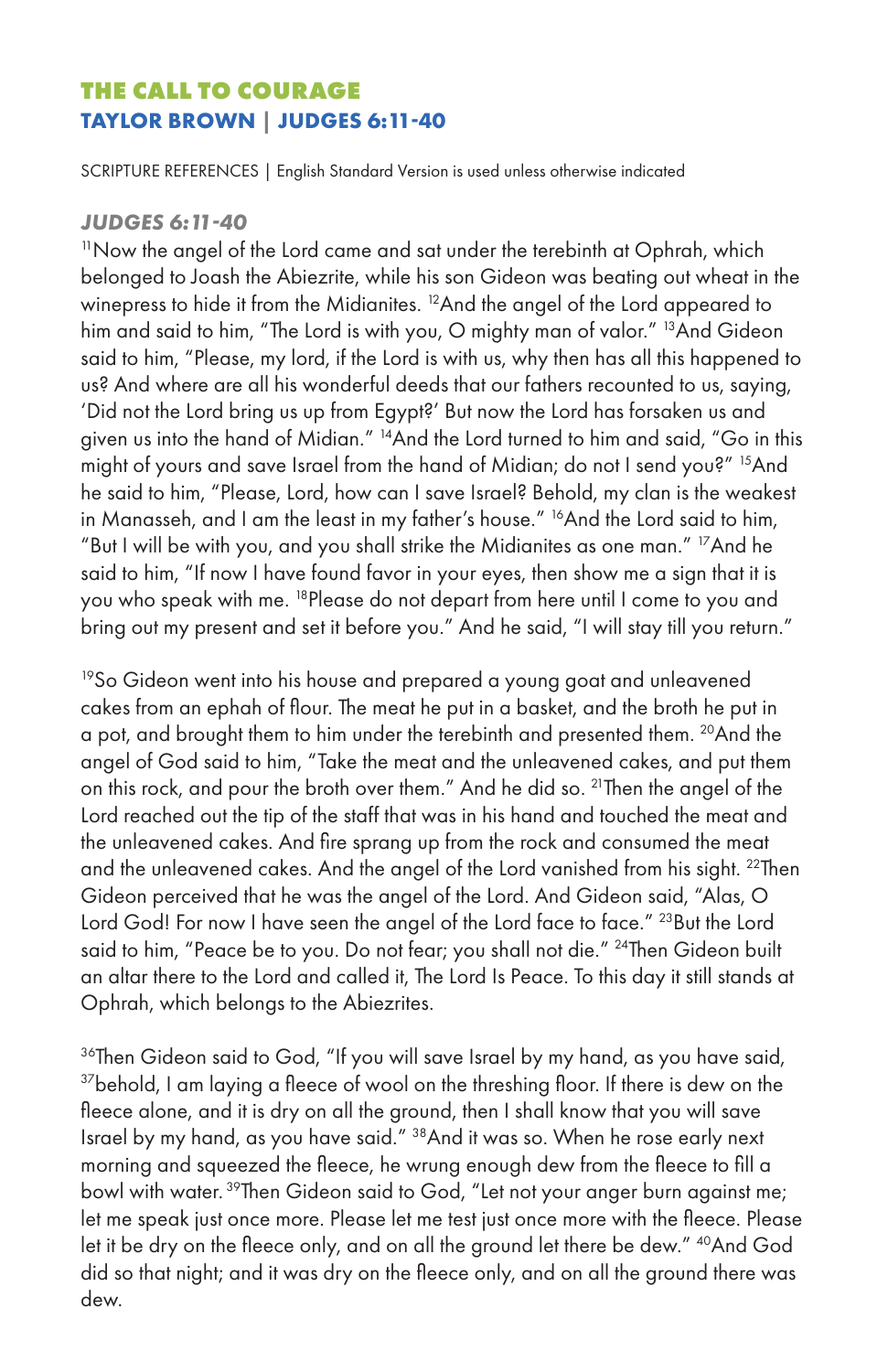# **OUTLINE**

I Shouldn't Fear... **I.** Because God is \_\_\_\_\_\_\_\_\_\_\_\_\_\_\_\_\_\_\_\_\_\_\_\_\_\_\_\_\_\_\_ (6:11-24) **II.** Because God is \_\_\_\_\_\_\_\_\_\_\_\_\_\_\_\_\_\_\_\_\_\_\_\_\_\_\_\_\_\_\_ (6:25-35) **III.** Because God is \_\_\_\_\_\_\_\_\_\_\_\_\_\_\_\_\_\_\_\_\_\_\_\_\_\_\_\_\_\_\_ (6:36-40)

# **ANNOUNCEMENTS**

#### **STEPHEN MINISTRY**

Your Stephen Ministers are ready to skillfully care for you, a loved one or a friend. Stephen Ministers provide one-to-one, lay Christian care. These relationships are to be marked by grace-based acceptance, confidentiality, empathy, trust, and listening. See Mark Sharpnack (*marksharpnack@northaprkepc.org*) for details or to take the next step.

#### **VBS DONATIONS WANTED**

There are several things left on our donations list for VBS. Please take a look and consider donating today! See the church website (*northparkepc.org/vbs*) to find a Google DOC that is updated in real time. Questions? See Kelly Laird (*kellylaird@northparkepc.org*).

#### **CAR WASH FUNDRAISER**

### SATURDAY, JUNE 4 | 9:30 a.m. - 2:00 p.m. | NPC

Student Ministry will hold a car wash in the church parking lot to raise money for the youth group's summer mission trip to Appalachia. There will be no fixed rate but we will accept donations. Baked goods and refreshments will be on sale as well. Questions? See Taylor Brown (*taylorbrown@northparkepc.org*).

#### **SHARING YOUR FAITH MADE EASY**

### SUNDAY, JUNE 5 | 11:00 a.m. | SANCTUARY

Sharing your faith can be intimidating. Pastor Ben (*benburkholder@northparkepc.org*) would love to help you feel confident and encouraged about sharing your faith so you are invited for a training session that will give you the tools to share the Gospel in just a few minutes. Childcare will be provided.

#### **COLLEGE & CAREERS SUMMER SCHEDULE**

#### SUNDAY, JUNE 5 | 11:00 a.m. | ROOM 110

The College & Careers ministry welcomes all those who fall between the ages of high school graduation and 29ish for a time of Bible study and fellowship. Questions? See Gary Laird (*glaird@edenca.org*).

#### **NEW SUMMER MEN'S GROUP OPPORTUNITY**

### EVERY OTHER MONDAY, JUNE 6 - AUGUST 22 | 6:30 - 7:30 a.m. | NPC LOBBY

We plan to meet every other Monday and will be discussing the book, *You Are Not Your Own*. Questions or to sign up, email Pastor Ben (*benburkholder@northparkepc.org*).